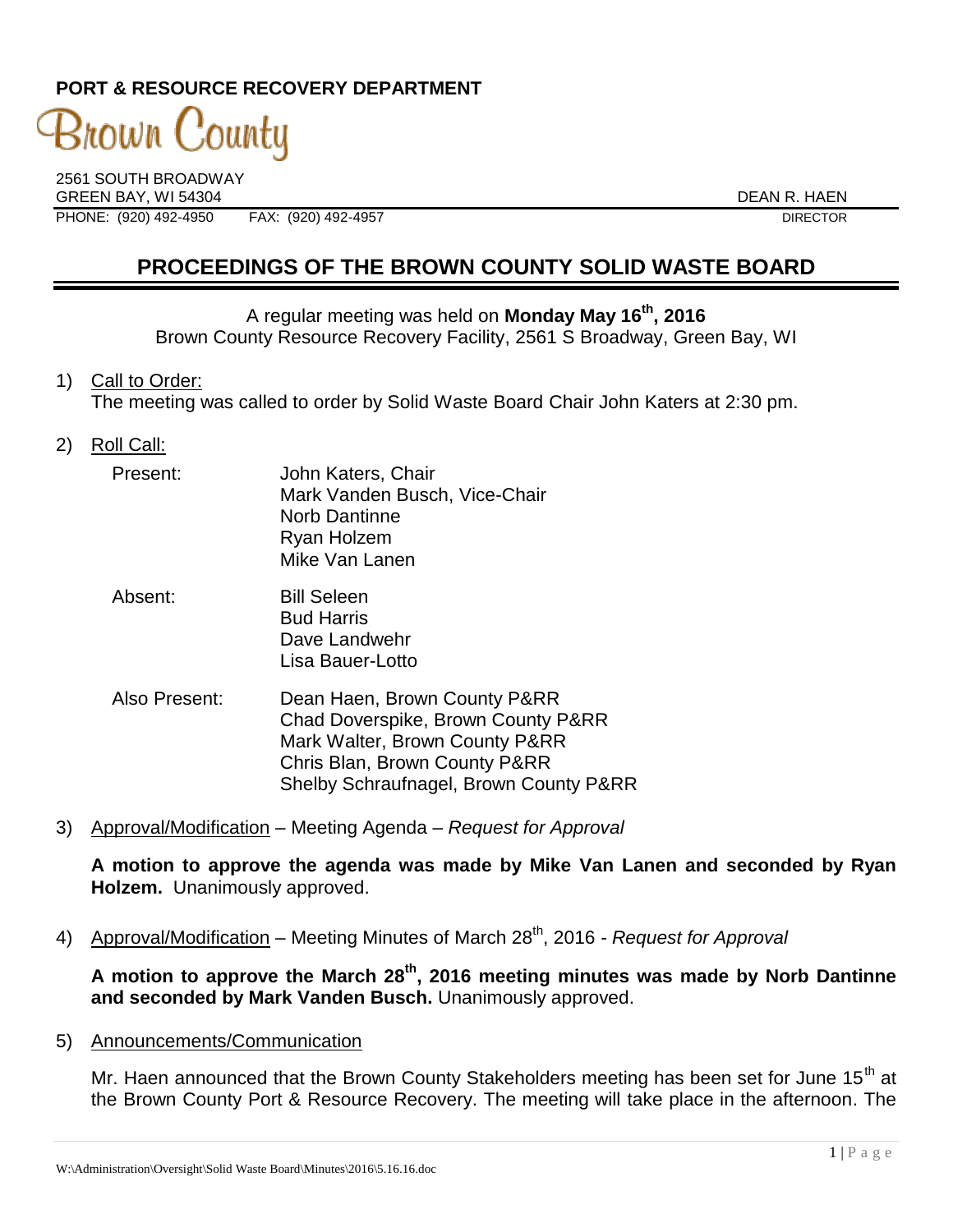BOW Stakeholders meeting with Outagamie County's Highway, Recycling and Solid Waste Committee as well as Winnebago County's Solid Waste Management Board will take place on June 22<sup>nd</sup> in the afternoon. A regular Brown County Solid Waste Board meeting will be on June  $22<sup>nd</sup>$  as well.

Mr. Haen recognized and congratulated Mr. Katers on his appointment as Dean of the new College of Science and Technology at the University of Wisconsin Green Bay.

#### 6) Drop-off Unloading Area Budget Adjustment and Bid Ward – *Request for Approval*

Mr. Haen explained that installing a drop-off unloading area at the Waste Transfer Station will eliminate the amount of residential traffic inside the Transfer Station. In 2015, it had been budgeted under Contracted Services and carried over to the 2016 budget. The Finance Department determined that the concrete pad and asphalting will need to be depreciated; therefore, it needs to be budgeted under Outlay and requires a budget adjustment approved by the County Board. Mr. Doverspike explained that four vendors bid on the unloading area. Foth originally estimated that the project would cost \$42,000-45,000; however, additional features (steel plating, etc) were added to the project and bids from all of the vendors came back higher than expected. It is important to note that all of the bids that came in were from out-of-county businesses. The company with the lowest qualified bid was Blue Sky.

Chairman Katers asked if any of the BOW partners have done work with them before. Mr. Doverspike responded that no, no one from BOW has done work with them. Purchasing spoke with them on the phone and relayed that they seemed like a reputable company. Mr. Van Lanen asked how long has Blue Sky been in business. Mr. Doverspike responded that he was not sure. The board asked Mr. Doverspike to look into their references.

**A motion to approve the Drop-Off Unloading Area Budget Adjustment and Bid Award was made by John Katers and seconded by Mark Vanden Busch.** Motion was carried unanimously.

## *7)* School Carton Recycling Education Proposal – *Request for Approval*

Mr. Walter explained that the Carton Council granted \$5,000 for Brown County to start carton education in schools. Grants for \$5,000 were also awarded to Outagamie and Winnebago Counties. Brown, Outagamie and Winnebago Counties have been working together to find an educator to do the work. A proposal from We Cycle was received. They are charging \$4,515 to implement carton recycling education in Howard/Suamico and east De Pere school districts. From there they will develop a model that will be able to be implemented in other schools in the County. Given that the cost is less than \$5,000 this proposal doesn't need to go through County Board approval or Solid Waste Board approval. Mr. Haen explained that he would still like to see support from the Solid Waste Board.

**A motion to support the School Carton Recycling Education Proposal was made by Norb Dantinne and seconded by Mike Van Lanen.** Support was carried unanimously.

#### 8) Fox River Fiber – *Update*

Mr. Haen stated that some communication has been occurring between Brown County, Outagamie County and Fox River Fiber. A response to Fox River Fiber complaint was sent by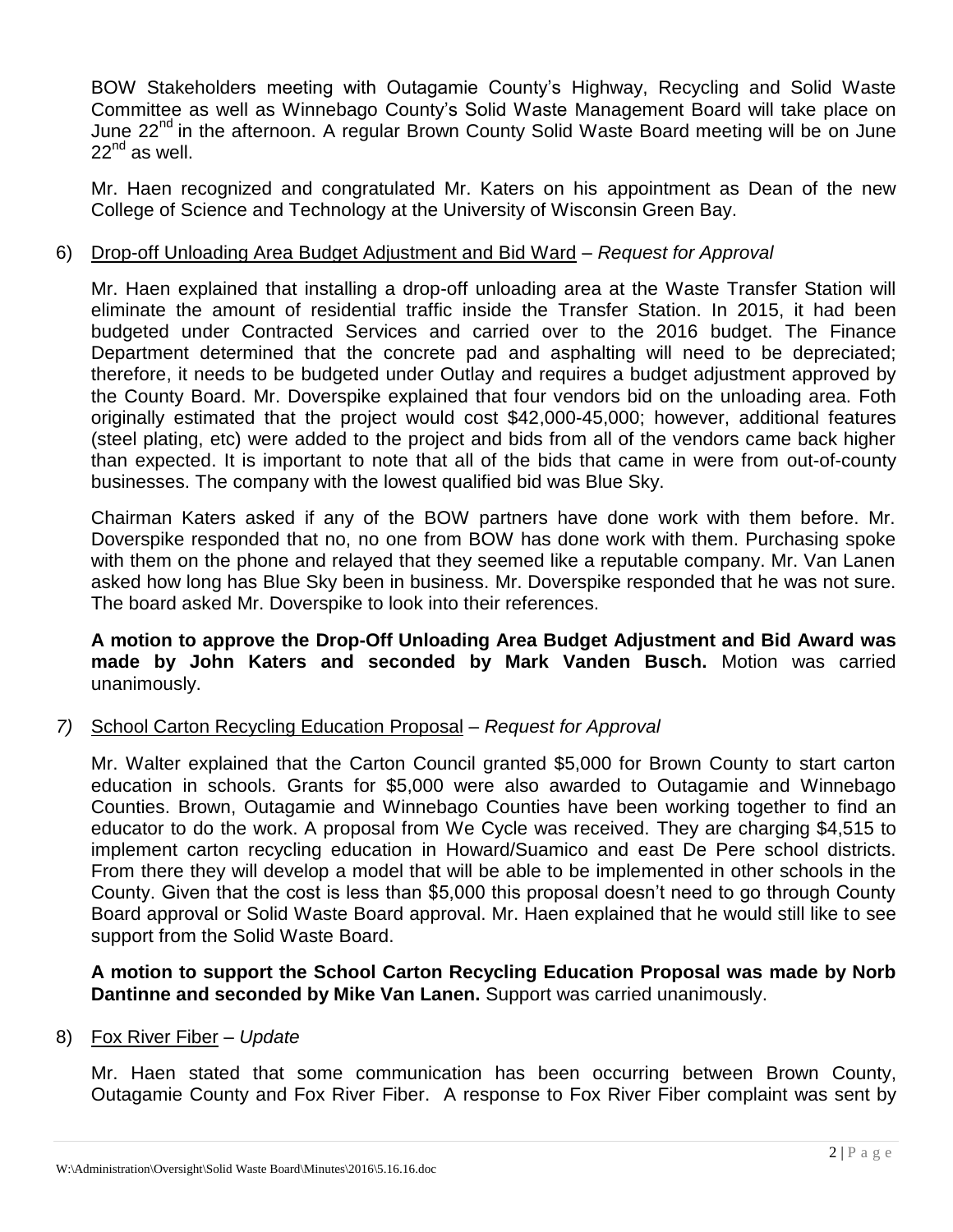March 31<sup>st</sup>. The court directed Fox River Fiber and Brown County to schedule a teleconference. This teleconference took place on May  $12<sup>th</sup>$  between Fox River Fiber and the law firm of Michael Best & Friedrich. The court is saying that this issue needs to be resolved. Brown County believes Fox River Fiber is willing to sign Amendment #3 of the Agreement as long as Outagamie County is willing to cooperate. With this lawsuit, the Department has communicated with Outagamie County that if this cannot be resolved they will be impeded in the lawsuit as well.

Mr. Van Lanen asked if there is a timeline for Outagamie County to respond. Multiple communications have occurred and negotiations are desired by Brown County. The Press Gazette has done a public information request regarding this situation. Mr. Van Lanen suggested checking with Corporation Counsel to see if the public information request is on-going and open or was the request just for all of the information up to the point of the request. Mr. Holzem asked if they have asked for information from the other counties. Mr. Haen stated that he would assume so.

#### 9) Paint Recycling Evaluation – *Update*

Mr. Haen explained that one of the Department goals for 2016 was to research paint recycling and as part of the agenda packet the evaluation was included. Mr. Blan stated that prior to 2010 mixed paint was given to the public as a means to reduce cost. Now paint is sent to a paint recycler, freeing up more than five hours of labor. Costs are basically a wash with the recycler. Mr. Blan thought that in-house paint recycling could be a product that is added to the goal of resource recovery. He researched what kind of options there are and what other paint recyclers operations are like. Amazon Paint, Austin Texas and Metro Paint in Oregon are three of the larger paint recycling operations in the U.S. Only Amazon and Metro Paint sell their paint for a profit. Mr. Blan determined what price paint could be sold for in Brown County. It could be sold for approximately \$10 per gallon. Mr. Blan looked into what type of equipment and capital investment would be needed to start paint recycling. The Department takes in about 80,000 pounds (about 10,000 gallons) of paint each year. With a dispersion mixer 90% of that paint could be recycled. An \$8.68 production cost could be reached. This leads to \$9,500 a year in revenue. Mr. Blan added that paint would be sold in two gallon containers to save money on packaging.

Mr. Haen added that a worry is how much of this will be desirable quality recyclable paint. His recommendation to Mr. Blan is that the revenue side of the evaluation needs to be further researched. There should be a guarantee that 50-60% of the paint will be purchased or at least a clear interest that public entities or businesses would be willing to pay \$10 per gallon.

Mr. Blan explained that the colors of each batch could not be replicated. Batches would be made 200 gallons at a time. The color of the entire batch would be the same but from batch to batch the shades would vary. Another option would be to use recycled paint as a base paint that could be tinted and sold to paint manufacturers. Mr. Holzem asked if Amazon or Metro Paint does any testing on the quality of their paint. Mr. Blan stated that they do and they offer a 5 year warranty. One huge difference is that what the Department would collect in one year is what Metro Paint collects in one quarter.

Mr. Van Lanen asked what the investment cost is to get this started. Mr. Blan stated that it is \$62,000 to get the program started. This includes a used dispersion mixer instead of a brand new one.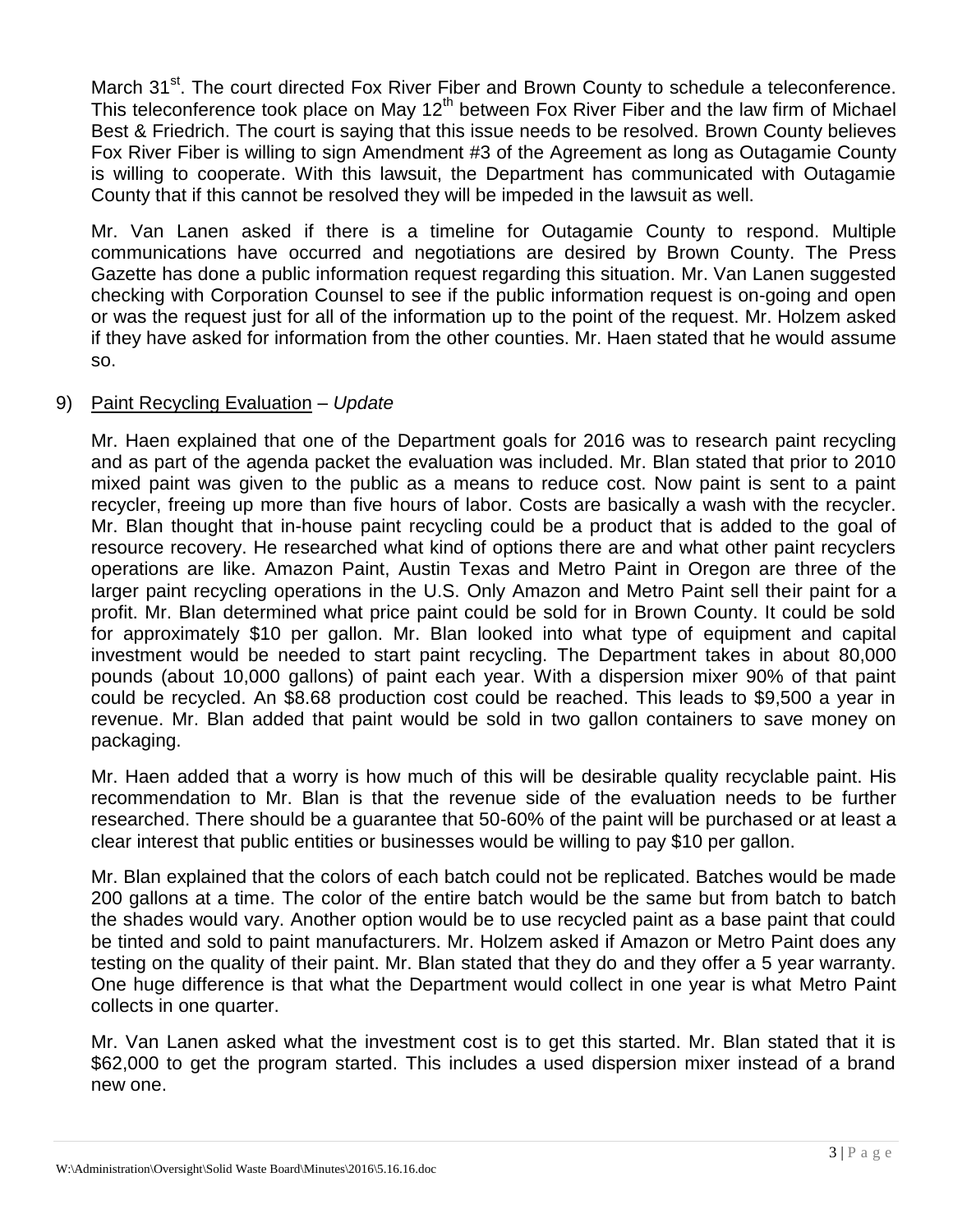Mr. Blan added that \$21,000-\$22,000 is spent to send latex paint to Amazon. This would eliminate the disposal cost. An additional intake of paint could come from Outagamie County. Currently, Outagamie County does not accept latex based paint. They would consider allowing residents to bring latex paint for disposal. Mr. Walter added that residents bring more quality paint when there is a charge, he would suggest continuing to charge. The American Coating Association and Paint Care are looking to have Wisconsin develop legislation for a paint stewardship program.

Chairman Katers suggested looking into Brown County's need for purchasing paint. That could be an entire cost savings in itself. He also asked if this will cause extra hours for hazardous waste employees and will another person have to be hired to handle extra hours. Mr. Blan stated that this would involve an extra 20 hours of work per week.

#### 10) BOW C&D Recycling Analysis – *Update*

Mr. Walter indicated that the analysis of setting up a BOW C&D recycling operation was not deemed feasible. The report that was presented was the final analysis and recommendation of the BOW Technology Committee

Mr. Haen explained that an RFP for C&D Recycling went out and there was one bidder, Landfill Reduction & Recycling (LRR). The RFP was not awarded. BOW entered into separate negotiations with LRR after a meeting with Jason Salisbury. Currently Outagamie County does not do C&D recycling. If tonnage from Outagamie County could be guaranteed along with Winnebago and Brown Counties he would negotiate a better offer. BOW offered to give LRR a break on disposal cost of his fines and residuals since 60% of what he recycles ends up back in the landfill. He will drop his charge from \$24.75 to \$22.65 and gradually increase to \$25.35 over five years.

## 11) Wood Waste – *Update*

Mr. Doverspike stated that two vendors bid on an RFQ for clean wood waste, including materials such as pallets, decking, fencing, 2x4s and clean wood. The two vendors that bid on this were Wisconsin Wood Waste and Landfill Reduction & Recycling. Wisconsin Wood Waste was the lower bidder. They are located off of Lineville on Highway 41. They bid \$50 per semi load of accepted wood waste. The cost would stay the same for two tons or 20 tons. It will be handled at the Waste Transfer Station and Great American Disposal will load and transport it once or twice a week for recycling. GAD will charge \$135 to haul it from the Waste Transfer Station to Wisconsin Wood Waste. This year the rate for C&D will remain \$46 per ton, in 2017 the rate may decrease for clean wood waste to create an incentive for residents to voluntarily sort their clean wood waste.

#### 12) Director's Report

Mr. Haen stated that Great American Disposal would like to extend their contract. The County only allows for a five year contract. The Department has recommended GAD to request an extension of 2 ½ years. He also told them that the offer would have to be favorable and realistic to Brown County. Mr. Haen explained that GAD has been a great contractor; they are much more reliable than the last contractor.

#### 13) Such other Matters as Authorized by Law